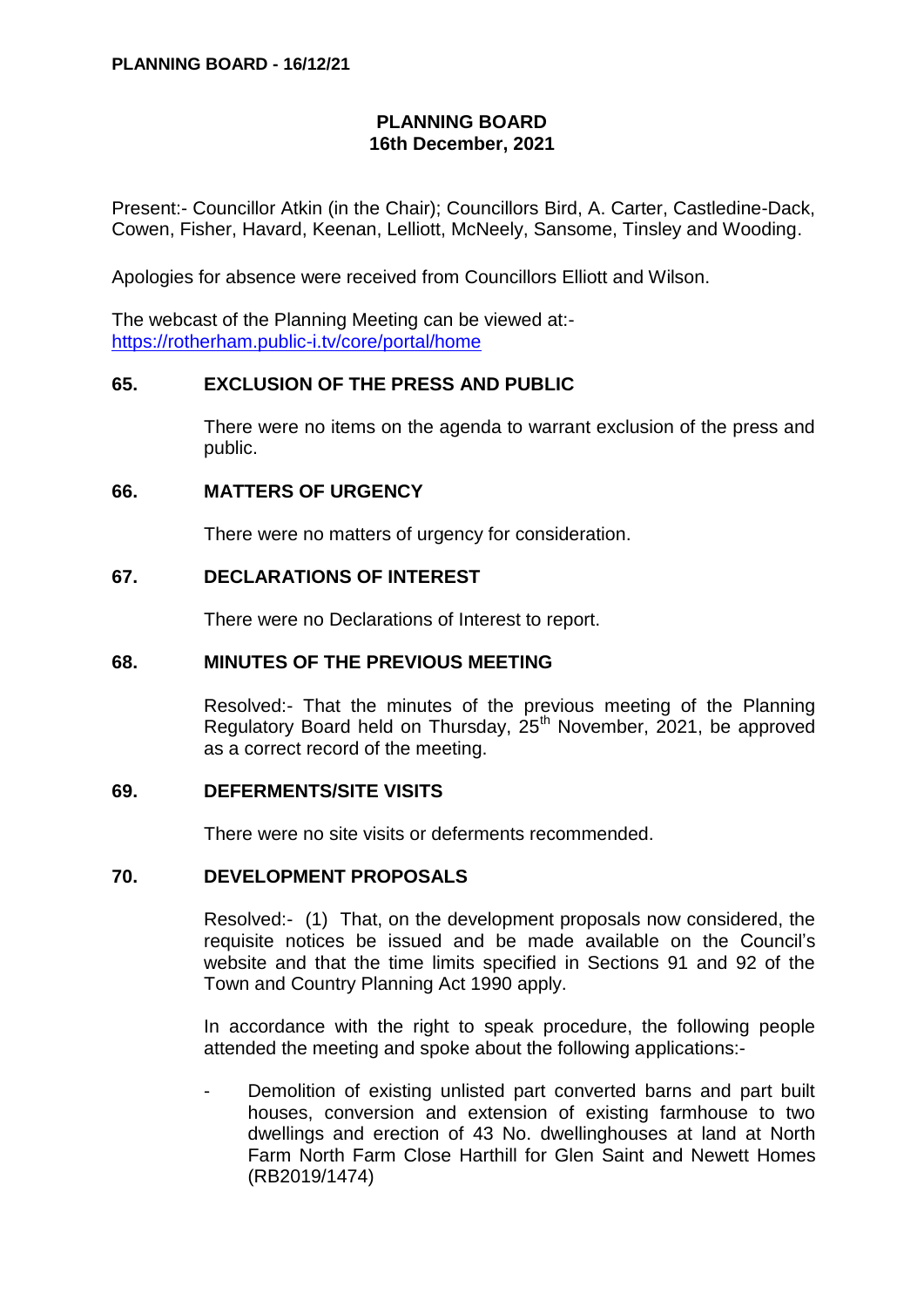Ms. E. Lancaster (on behalf of the Applicant)

A statement was read out on behalf of Harthill with Woodall Parish Council (Objector).

A statement was read out on behalf of Mr. Rowland (Local Resident and Objector).

Erection of 10 No. dwellinghouses with associated parking at land east of Crane Drive/Welling Way, Kimberworth for Campbell Homes Limited (RB2021/1336)

Mr. L. Watkins (Objector) Mr. J. Krot (Objector)

(2) That, with regards to application RB2019/1474:-

(a) subject to a legal agreement under Section 106 of the Town and Country Planning Act 1990 for the purposes of securing the following:-

- Eleven Affordable Housing Units on site.
- A commuted sum of £22,500 towards sustainable travel encouragement.
- A commuted sum of £94,537.50 towards secondary education provision at Wales High School .
- Establishment of a Management Company to manage and maintain the areas of Greenspace on site and play equipment.

(b) subject to the satisfactory securing of such an agreement, the Council resolves to grant planning permission for the proposed development subject to the reasons for grant and conditions listed in the submitted report.

(3) That, with regards to application RB2021/1336:-

(a) subject to a legal agreement under Section 106 of the Town and Country Planning Act 1990 for the purposes of securing the following:-

- One x three bedroom bungalow to be delivered on site as an affordable housing unit. (Either plot 5 or plot 10)
- A commuted sum of £43,503.80 towards affordable housing provision within the Borough

(b) subject to the satisfactory securing of such an agreement, the Council resolves to grant planning permission for the proposed development subject to the reasons for grant and conditions listed in the submitted report.

#### **71. UPDATES**

There were no updates to report.